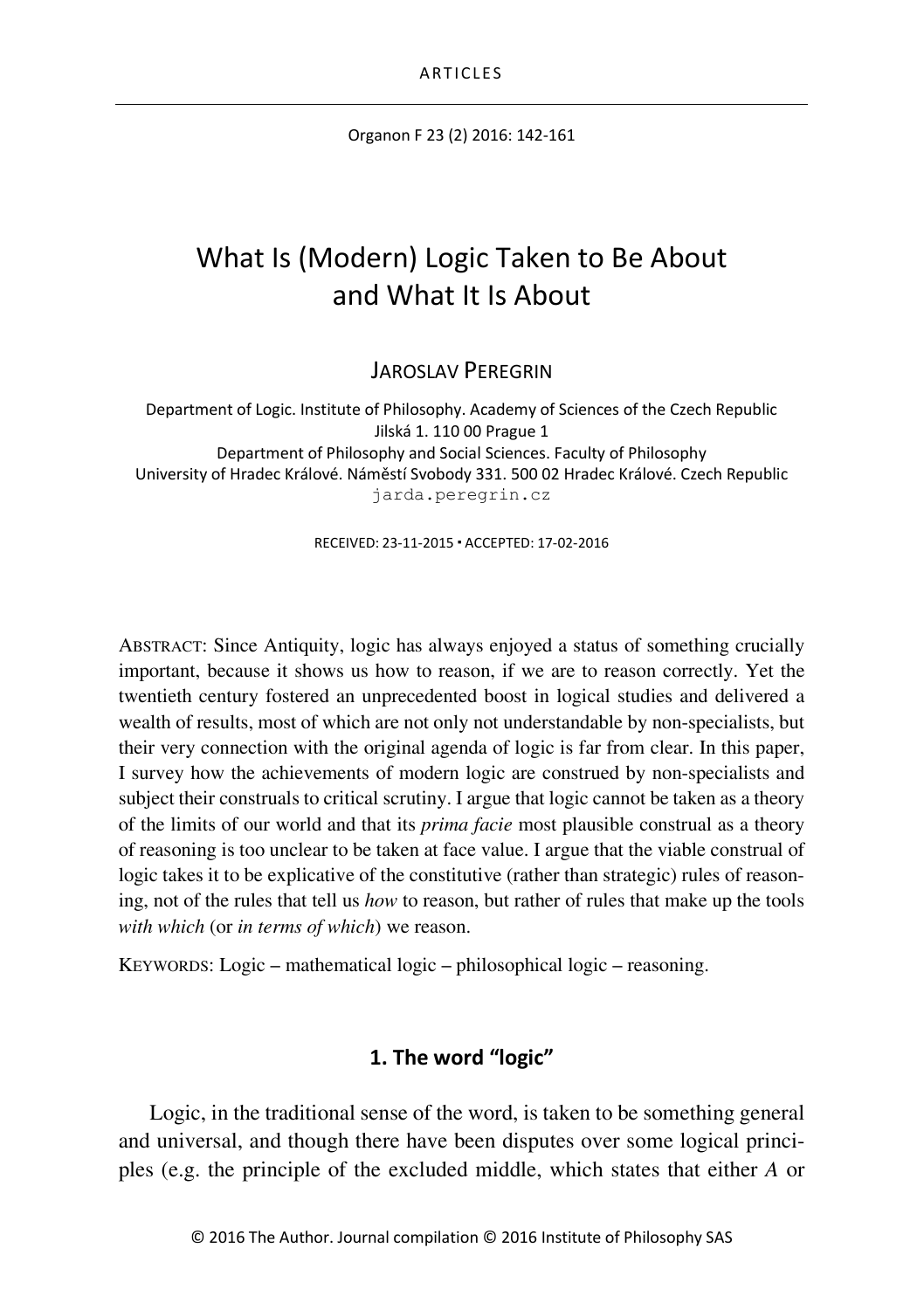not-*A* must be the case; see Church 1928), and sometimes it even seems that these disputes augur a split of logic into different kinds (such as, in the context of the twentieth century, classical and intuitionist logic; see Mancosu et al. 2009), it still seems a contradiction in terms to say that everybody can help themselves to their own logics or that logic can be changed according to the subject matter it is applied to. Our traditional notion remains that the bulk of logic must be general, universal and topic-neutral.

However, if we examine how the word "logic" is actually applied in practice, we soon see that its usage does not really conform to this notion. When we search the British National Corpus (http://www.natcorp.ox.ac.uk/) – a representative set of electronic texts ("of written and spoken language from a wide range of sources, designed to represent a wide cross-section of current British English, both spoken and written"), we discover that (leaving aside the idiosyncratically technical contexts, and those conforming to the above delimitation of logic) there are many examples of usages of the following kind:

AK6<sup>323</sup> *If sport carries on combining with showbiz at the present rate, this dingy logic will eventually be hard to resist.* 

CEP 3274 *Apart from the effect on the playing side, Strudwick sees another benefit with his typically straightforward brand of Aussie logic.*

CGF 963 *And the logic they sought was the logic of sexual difference and male superiority.*

CR9 160 *If not, the logic of the threats made so far is that bombing must follow; threats may have been unwise, but it would be even less wise to make them and fail to carry them out.* 

CRY 647 *The particular towns on the list thus had no obvious logic.* 

CTY 371 *To characterize only recent French thought as 'the logic of disintegration', as Peter Dews has recently done, masks over the fact that such a logic is fundamental to Marxism itself, the unassimilable dark other to its 'primacy of the category of totality'.* 

ED6 435 *Everything is worked out, every detail of orchestration and balance, and there always seems to be an inner logic to the composition – there isn't a bar that isn't absolutely essential.*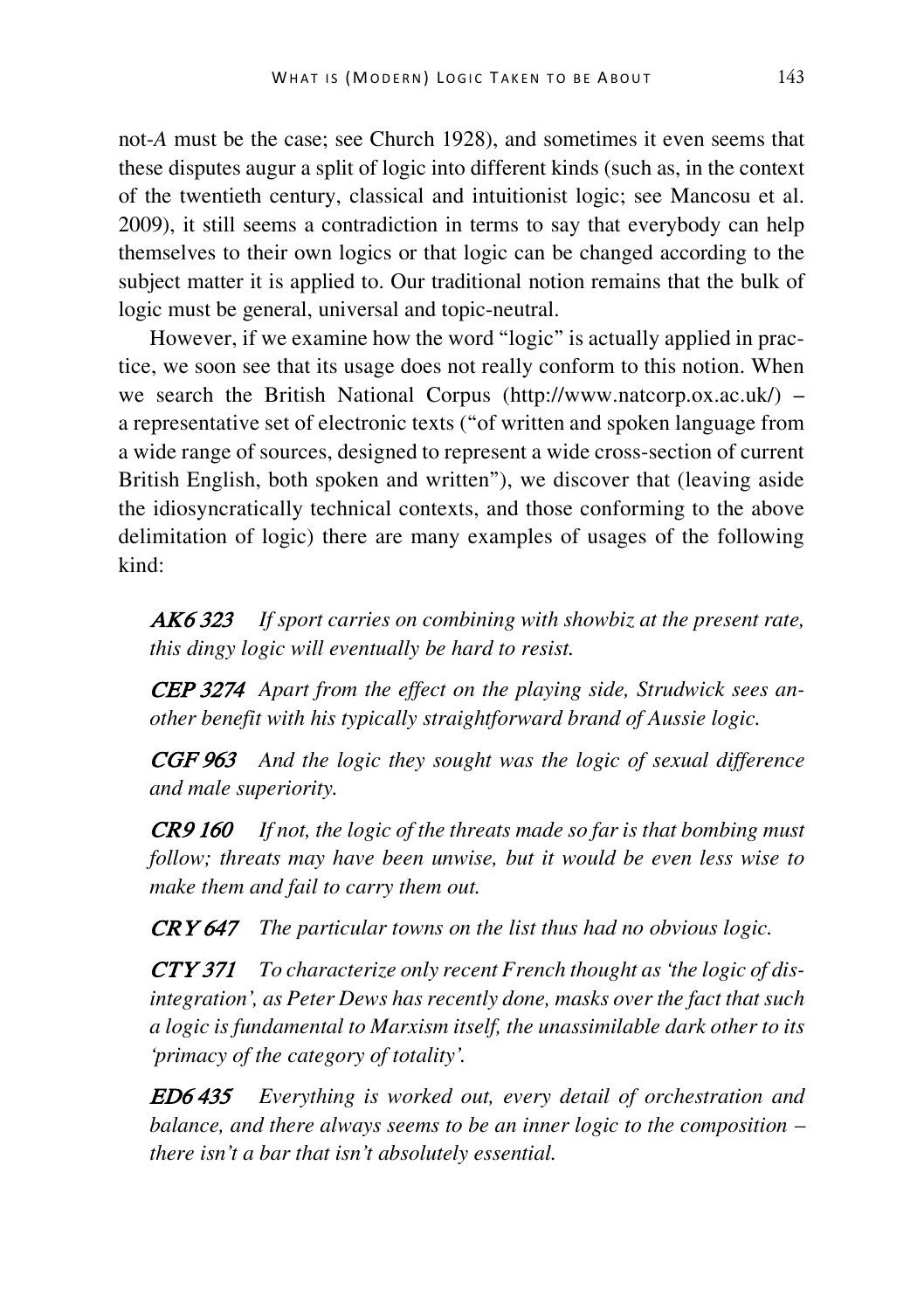EDA 1188 *Why this should have been thought evidence of scurrility was known only to Joyce's peculiar logic.* 

FA0 569 *That theory's notion of a world economy is, in its simplest form, based on the view that, since the inception of capitalism in Europe, every part of the globe is linked together through a world market and, thereafter, all that happens obeys the logic of that world market so as to generate profits for enterprises in the advanced capitalist countries.* 

FP2 473 *What is the logic that dictates that the shareholders should be entitled to the corporate surplus, instead for instance of the employees or management, with the entitlement of the shareholders reduced to a fixed return on capital?* 

G0D 120 *Environmentalism in its first phase had advanced its hegemony through a grandiose moral and scientific logic.* 

G12 945 *It was strange; everything he had done on the programme had seemed at the time to be imbued with an exact sense of logic and purposiveness, but now that he looked back on it, all the logical connections had disappeared, like secret writing when the special lamp is taken away.*

G13 739 *I stole a look at Conchis as he gazed up at the picture; he had, by no other logic than that of cultural snobbery, gained a whole new dimension of respectability for me, and I began to feel much less sure of his eccentricity and his phoniness, of my own superiority in the matter of what life was really about.*

Such quotations suggest that the term "logic" is actually used in multifarious ways. It would seem that one of the most frequent uses of the term is as denoting "the bulk of organizing principles behind an institution, an activity or a domain", or "a set of reasons for a standpoint", or perhaps "a way of conceiving of a matter". This usage would entail that different things may indeed have different logics, and in fact it sometimes seems that it is precisely what is called a "logic" that captures the peculiar "essence" of a thing.

Of course, if we concentrate on logic as a doctrine, as that which is taught in schools and universities, the variability of understandings narrows down significantly. But does this narrowing down lead to something consistent? Is there a general agreement on what logic is and how it should help us? I am afraid not.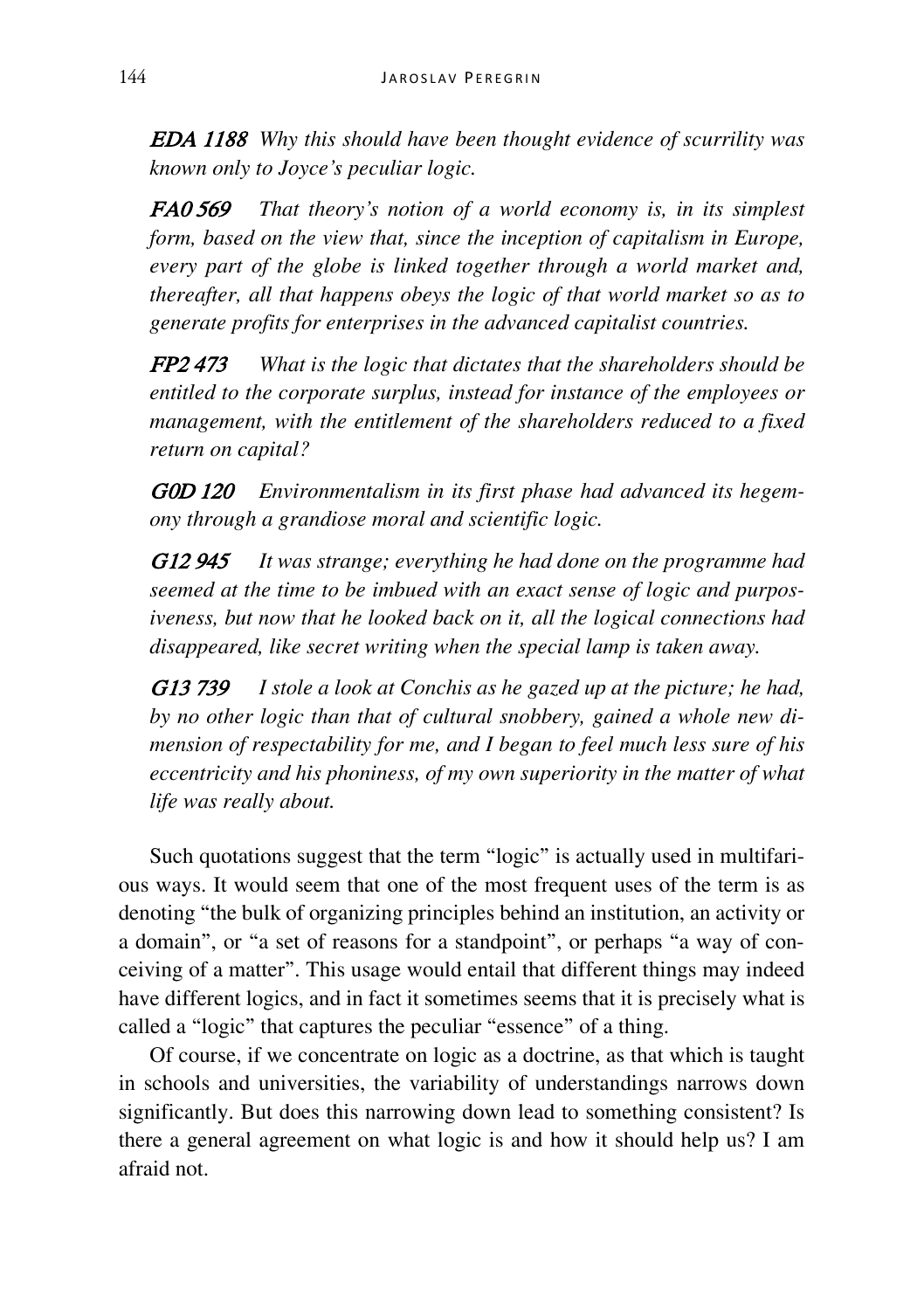## **2. Logic as a tool**

The following survey was undertaken at the Philosophy Faculty of the University of Hradec Králové (Czech Republic). 286 students took part; of which 114 had taken a course in elementary logic; none of them had studied logic at an advanced level. The participants were asked to express their personal opinions, uncontaminated by what they might think would be "correct" in any other sense.



*Logic is primarily interested in*: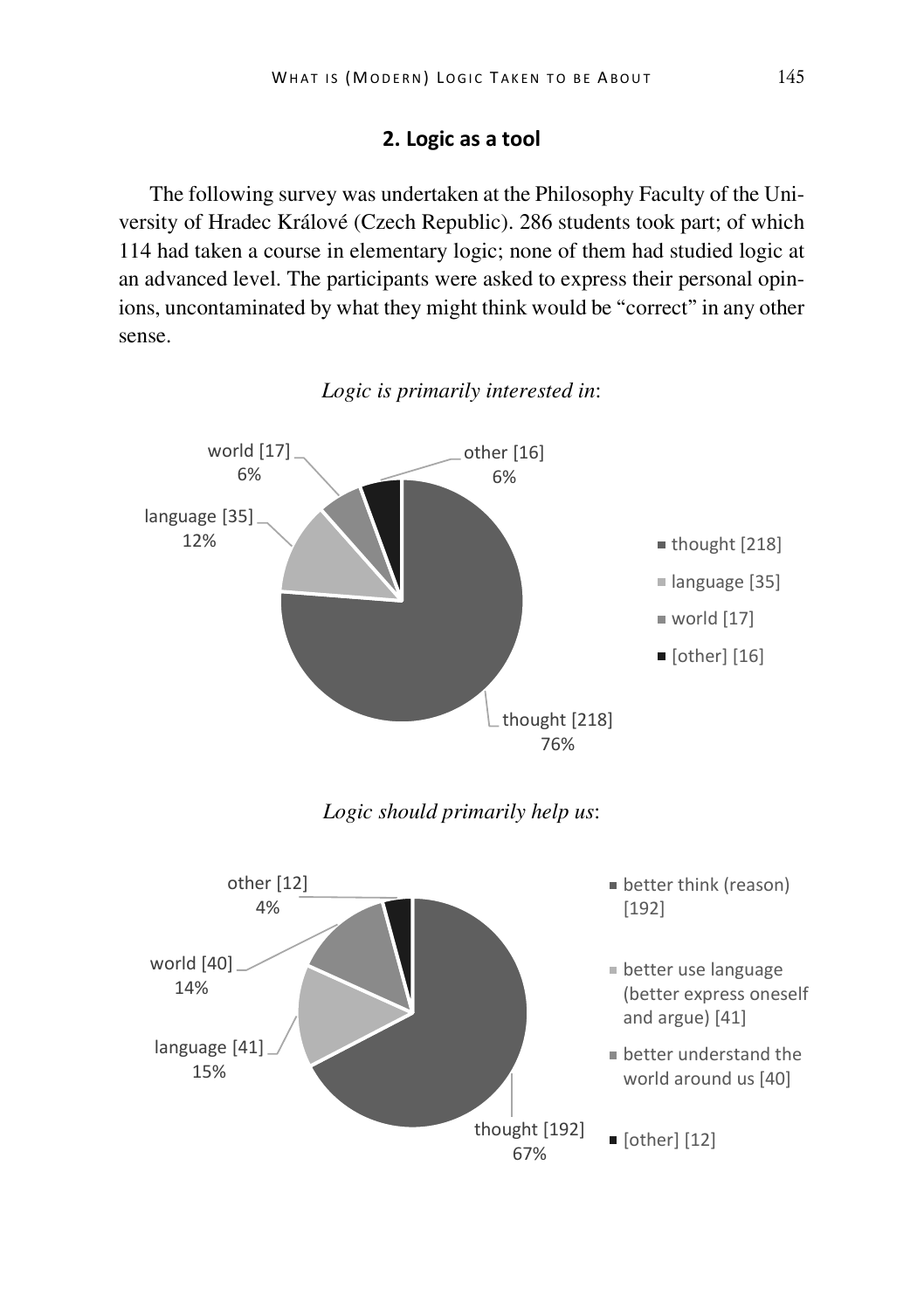

## *Do you think that logic really helps us in this way?*

*The laws of logic are, according to their nature, most similar to*:



## *Which of the disciplines below is closest to logic?*

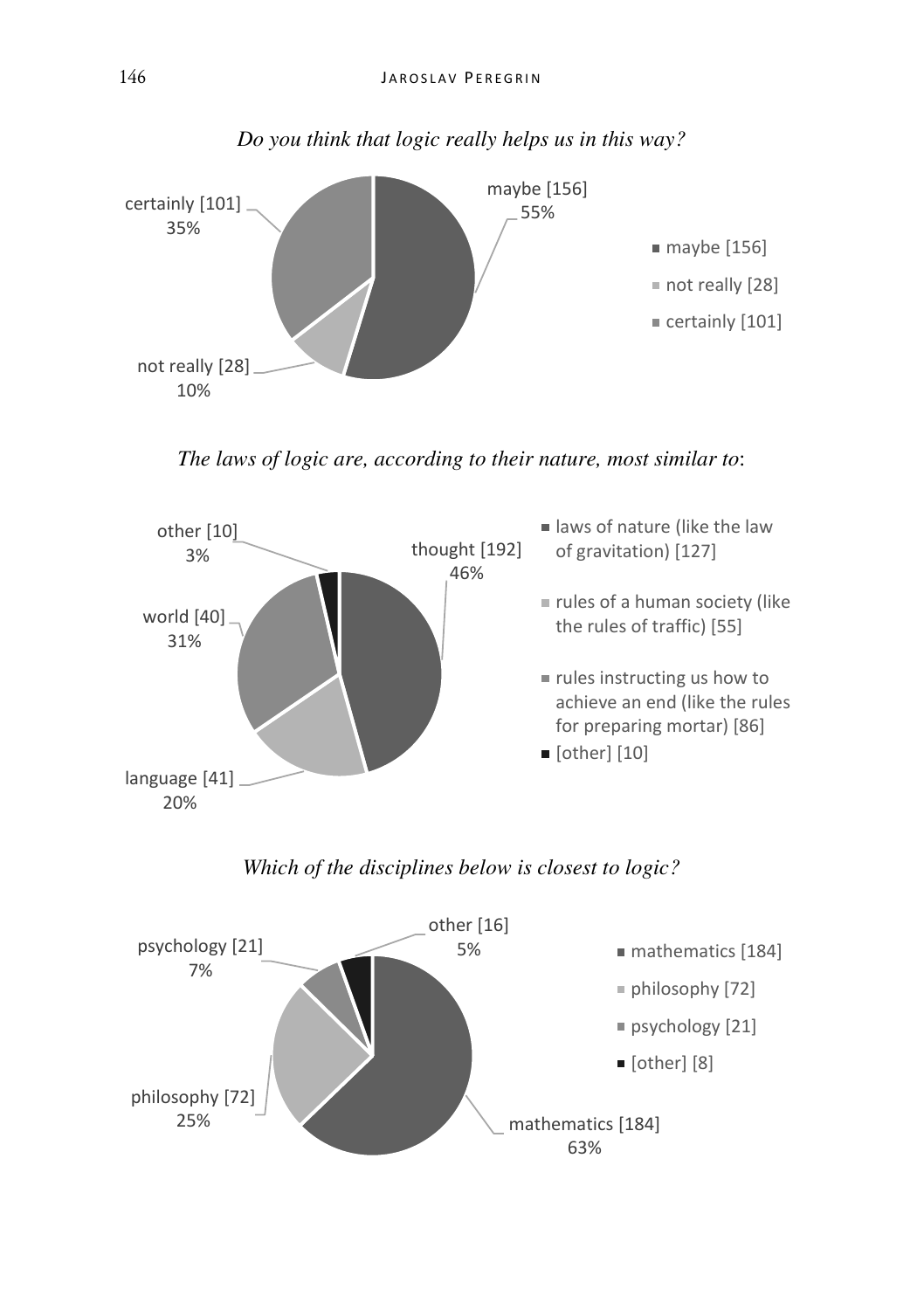In some respects, these results are unsurprising. The first two questions document that the prevailing notion of logic is very traditional: according to this, logic is some kind of a theory of correct thinking, or correct reasoning. But the results for the fourth question are more interesting: the majority of students are convinced that the laws of logic are best compared with the laws of nature, and hence perhaps they are those laws of nature which govern how we think; or they are those which get reflected by our minds in some peculiar way. Now the results of the fifth question indicate that the great majority of students assume that logic falls into the province of mathematics. Taken together, this seems to indicate that it is mathematics that is competent to study those natural laws that govern human thought – and this is a result which would call for some elucidation (for though to elucidate reasoning, as well as almost any other phenomenon, we may conceivably make use of mathematics, it is not quite clear how mathematics alone could be its theory).

In general, it seems that the most popular understanding of logic is its construal as the science (art?) of correct reasoning. This much seems to be clear and this, it would seem, is what was directly imprinted into the answers to the first two questions. What is no longer so clear is what the sense of "correct" is in the "correct reasoning". Does it amount to simply "successful" or "effective"? The majority of respondents appear to deny this – they probably feel that there must be some more substantial notion of correctness, something more akin to the correctness expressed by natural laws.

Now it would seem that if logic is to teach us to reason correctly, then we can also reason incorrectly – indeed logical training should make us abandon any possible habits of incorrect reasoning in favor of reasoning following the canons of logic. Hence, in what sense could it be that the laws of logic, that spell out the ways how we *should* reason *correctly*, are akin to natural laws, which specify how things happen *inevitably*?

Moreover, what is the nature of the close connection between logic and mathematics? True, many kinds of science use mathematical tools to build various models of their domains, compute their parameters etc.; but the relationship between logic (especially modern logic) and mathematics appears to have become more intimate. But if the task of logic is to instruct us which mental processes open to us warrant our engagement, why is it more intimately connected with mathematics than with psychology, the discipline devoted to studying mental processes?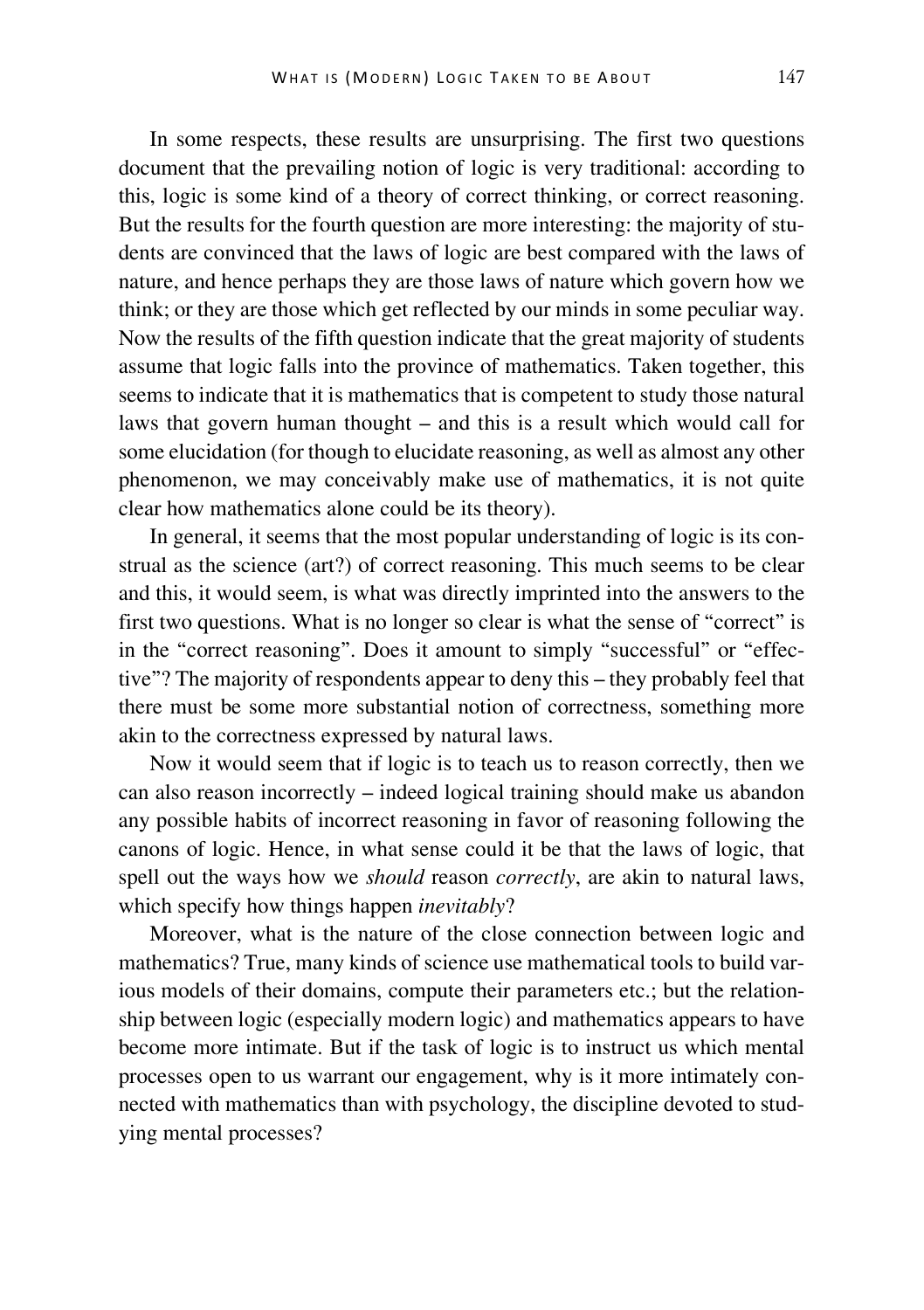## **3. Logic and mathematics**

In the late nineteenth and early twentieth centuries, Aristotelian logic, which had been the paradigm of logic for more than two millennia, was superseded by a wholly new paradigm: a paradigm that was created by thinkers such as George Boole, Gottlob Frege, Giuseppe Peano and Bertrand Russell (see Grattan-Guiness 2000; or Haaparanta 2009), and which soon led logic into the embrace of mathematics. The idea was that just as physics was able to move to a wholly new level once it was learned how to formulate its problems so that they were amenable to mathematical treatments, so logic might expect a similar acceleration by opening itself to mathematics. However, although the mathematical logic of the twentieth century undoubtedly supplied logicians with a huge number of problems of kinds never dreamed of by previous generations of logicians, the relevance of these problems for logic, in the original sense of the word, is debatable.

Take, by way of comparison, modern physics. Here, too, we can encounter lots of highly complicated mathematics. But here the mathematics is never an end in itself – the results of any computations must be "translated" into the language of physics and tell us something about the physical world. If the role of mathematics in logic is to be similar, then the results reached in the books on mathematical logic also require "translating" so that they tell us something about the correctness of our reasoning.<sup>[1](#page-6-0)</sup>

There is an explanation for this lack of the final "translation" of the mathematical results of logic into a theory of human reasoning: the investigations have changed their nature and become pure mathematics. This may happen in any field of theory – trying to build mathematical models leads us to new mathematics, which, apart from throwing light on the original domain, may become interesting in its own right, and some theoreticians begin pursuing it not for the sake of modeling the original problem, but simply for the sake of

<span id="page-6-0"></span> <sup>1</sup> To avoid misunderstanding, of course that *any* mathematical theory can be seen as telling us how to use the concepts it is based on – and especially how to reason with them. It must be based on *definitions* of the concepts and the definitions can be seen as instructions for use. But this is the usage of specific concepts on which the theory is based – not of reasoning in general, which is supposed to be the subject matter of logic. If the point of the new concepts is to help us reason better, or at least to better understand how we reason, then if the result is just to master the new concepts, it is radically unsatisfactory.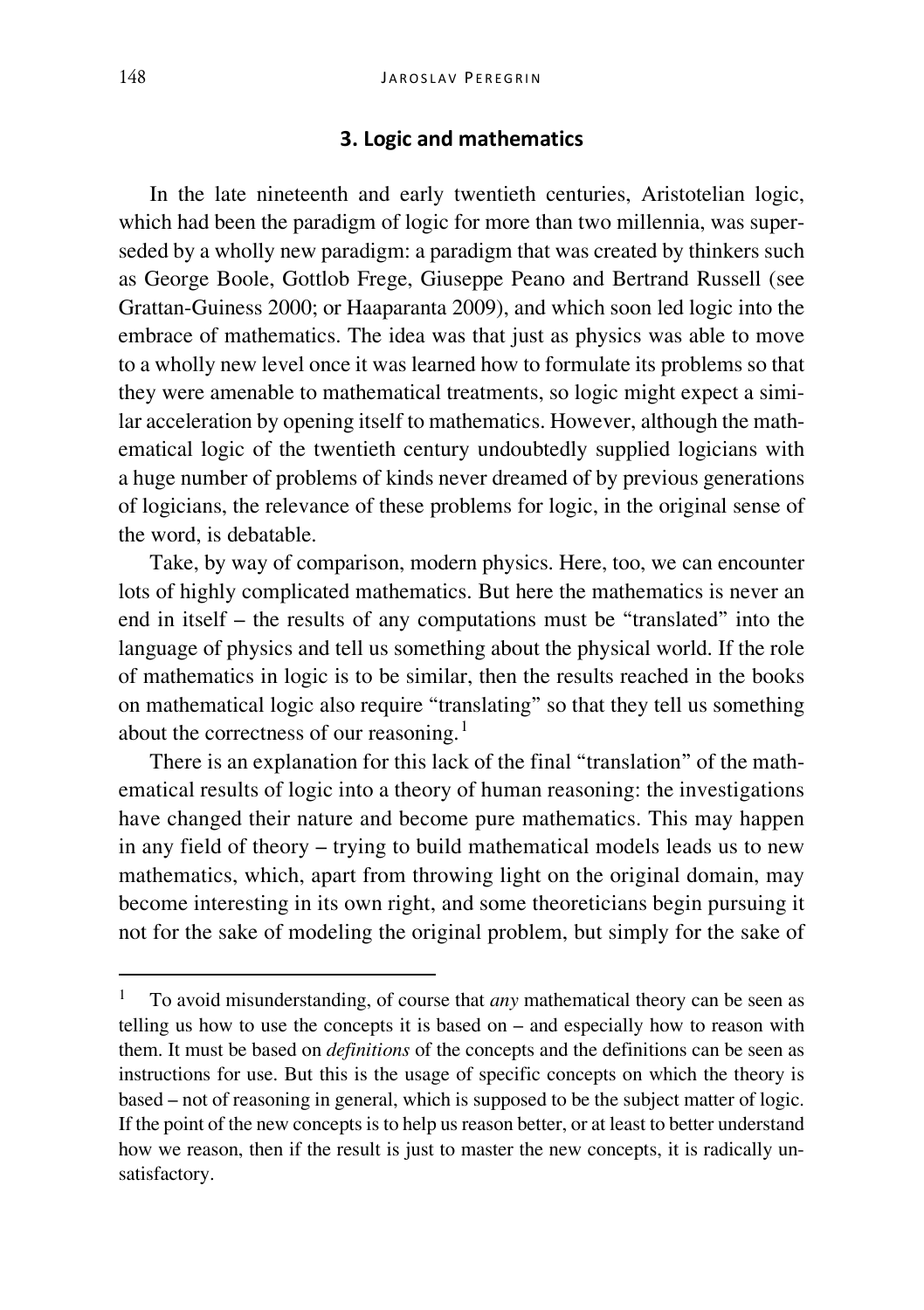investigating the new mathematical structures. (And, indeed, a lot of the mathematics inspired by physics has become the ultimate subject matter of purely mathematical studies; but who would consider this as *replacing* physics?)

There is no doubt that much of what is now being done under the heading of "logic", and especially "mathematical logic" (cf. Barwise 1977; Crossley 2011), is a branch of mathematics, with no intention of analyzing, elucidating or improving how we actually reason. And doing mathematics is, of course, a respectable business. The only problem is that there is still a need for theories holding to the traditional agenda of logic.

Not all of contemporary logic declares itself as mathematical. Some protagonists of logical investigations are keen to distance themselves from wholly embedding logic into mathematics; they want to do "non-mathematical" logic (which does not, of course, preclude them from using some mathematics as a tool!). The term "philosophical logic" is occasionally used to distinguish their kind of logic from the mathematical one. The problem, however, is that the term "philosophical logic" is so ambiguous that it is not very useful.

In some cases, the adjective "philosophical" is to be taken at face value, in that the term "philosophical logic" is employed to refer to "philosophy of logic" (see Haack 1978; Grayling 1998) or "philosophy done with the help of logic" (cf. Goble 2001; Jacquette 2002). In other contexts, it has acquired a rather technical sense, in which "philosophical logic" refers to investigations (including purely mathematical) of systems of the so-called "non-classical logic" (cf. Burgess 2009). And it is only in the remaining cases that it is used simply to mark the logic that is referred to as not a pure mathematics, but rather working towards the traditional aims of logic.

The fact that logicians do not seem to be univocally interested in the agenda of correct reasoning and argumentation has also invoked a large movement of those who want to take up this task straightforwardly at face value. The socalled "theories of argumentation" (van Eemeren & Grootendorst 2003; Walton et al. 2008), "informal logics" (Walton 1989; Copi & Burgess-Jackson 1996) or "critical thinking" (Paul & Elder 2002; Bowell & Kemp 2002) are usually very practical enterprises on the boundary between logic and a kind of "technology" of reasoning and argumentation, which does not distinguish between the domain that has been traditionally assigned to logic, and other domains traditionally covered by rhetoric etc.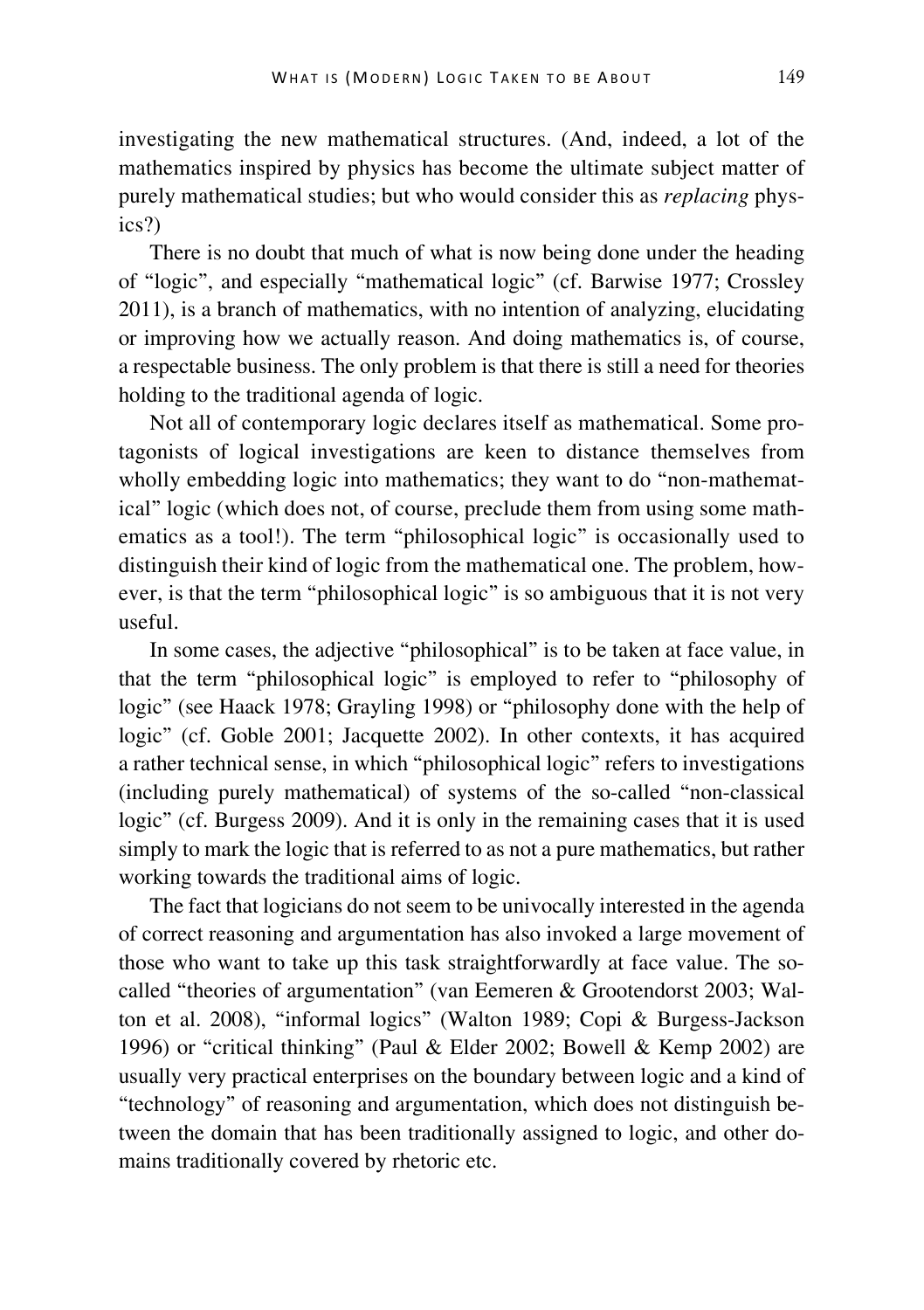#### **4. Logical laws**

As asking about the nature of logic is mostly asking about the nature of logical laws, it is good to clarify what exactly is meant by these. One of the most traditional claims that has come to be called *logical law* is the principle of non-contradiction, stating that no *a* can be both *P* and not-*P*, or, more generally, that nothing can both hold and not hold at the same time. Using the symbolism of modern logic, we can record it as

$$
(NC) \quad \neg(A \land \neg A).
$$

The complementary law stating that anything must either hold or not hold, the so-called law of excluded middle (which is accepted by far not as univocally as (NC)), is then

$$
(EM) A v \neg A.^2
$$

Aside of laws of this kind, there are laws which do not have a form of a statement, but rather of an inference, a transition from statements (premises) to statements (conclusion). A typical example is *modus ponens*, the inference from *if A, then B* and *A* to *B*, symbolically

$$
\begin{array}{c}\n\text{(MP)} \quad A \qquad A \to B \\
\hline\nB\n\end{array}
$$

We can consider other laws of this kind, such as

$$
\begin{array}{cc}\n\text{(AI)} & A & B \\
\hline\n & A \wedge B\n\end{array}
$$

<span id="page-8-0"></span><sup>&</sup>lt;sup>2</sup> It is a peculiar fact that within classical propositional logic, the two laws formulated in this way turn out to be equivalent. (Indeed, as  $\neg(A \land B) \leftrightarrow (\neg A \lor \neg B)$ ,  $\neg(A \land \neg A)$  is equivalent with  $\neg A \vee \neg \neg A$ , and as  $\neg \neg A \leftrightarrow A$ , this is further equivalent with  $\neg A \vee A$ .) But this should not be construed as the proof that the two laws say the same, but rather as a demonstration of the restricted expressive power of this logical system.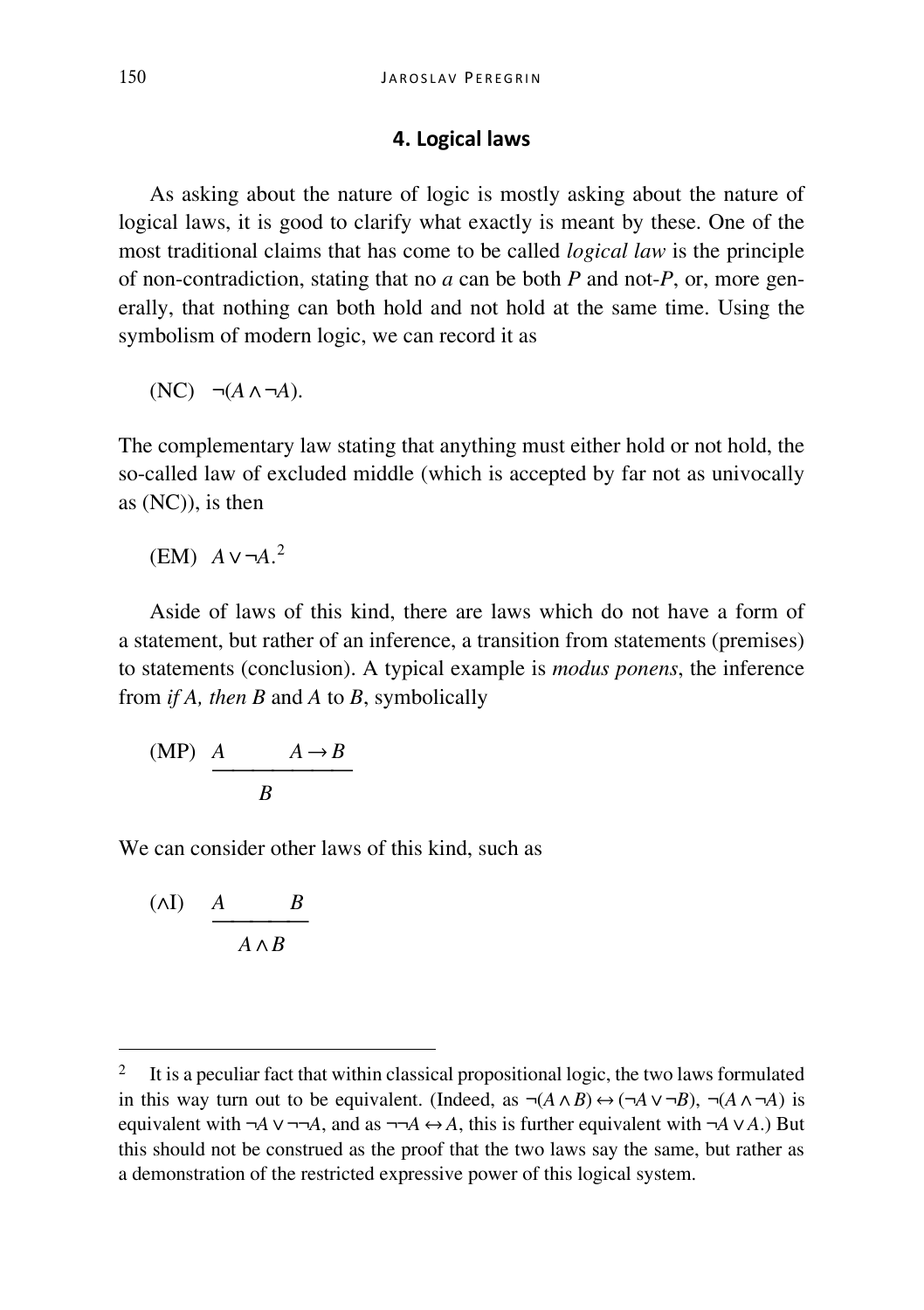$$
\frac{dV}{dV}
$$

All these laws contain *logical constants*: ¬, ∧, →, … (or, perhaps, in their informal articulation, "logical" words of natural language, such as *not*, *and*, *ifthen*, …). So the elucidation of the nature of logical laws clearly involves an elucidation of the nature of these constants.

There are several ways to view logical constants. One possibility is to consider them as primarily elements of the "furniture of the universe", as potential constituents of facts making up our world. (Our signs then being their – better or worse – representations; the natural language words being not very faithful, whereas the signs of our formal languages being much better.) The statement of the form " $A \rightarrow B$ ", for example, can be seen as expressing a worldly fact, perhaps concerning some kind of (causal?) dependence of *B* on *A*. If we view logical constants in this way, the laws of logic will be something akin to natural laws.

Another possibility is to consider logical constants as primarily constituents of thoughts. (Then again, our signs are their representations.) Given this, logical laws are some kind of laws of thought (perhaps directives how to think so as to arrive at the truth?) On this construal, " $A \rightarrow B$ " expresses a specific kind of thought.

Then there is the possibility to locate logical constants in our language, the "logical words" of natural languages being their tentative versions, while those of the artificial languages the versions that has been regimented and stabilized (see Peregrin & Svoboda forthcoming). Given this construal, logical constants are not entities *represented* by these signs; rather they are these very signs (perhaps the regimented kind). However, the fact that logical constants do not represent anything should not be read as saying that they are meaningless – they have meanings in that they have certain uses within our language games, especially they have certain roles with respect to the inferential rules governing the sentences containing the constants. Construed thus, " $A \rightarrow B$ " is an element of an artificial language, characterized by its inferential role (e.g. that we can infer from  $A \rightarrow B$  and A to B).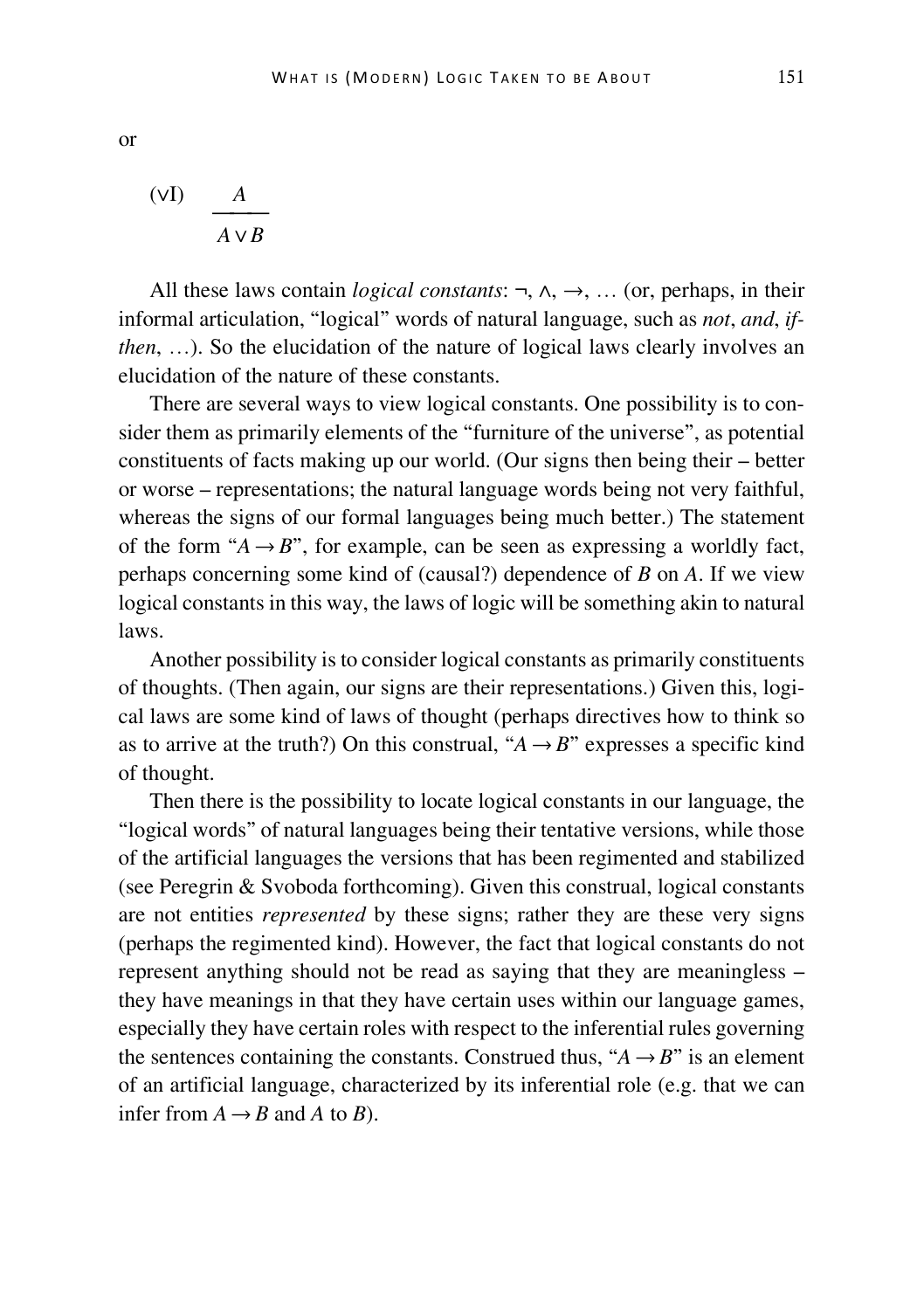#### **5. Logic and the world**

Let us now turn our attention to the viability of various notions of logic based on the various understanding of logical constants sketched above. We will try to indicate that the *prima facie* most plausible construals of the nature of logic are in fact *not* viable and that the question of what exactly modern logic is useful for is not quite easy to answer.

Let us start from the relationship between the laws of logic and the laws of nature. Could the former be akin to the latter, as the survey showed they are often taken to be? (Adherents of this view can appeal to the patronage of no lesser person than a key founding father of modern logic, Bertrand Russell, who in Russell (1919, 169-170) famously claimed that logic "is concerned with the real world just as truly as zoology, though with its more abstract and general features".) Natural laws deal with a certain kind of necessity or impossibility (which is clearly the other side of necessity): they tell us, we can say, that some things that might appear to be possible are in fact impossible. So let us consider the concept of impossibility.

It is, for example, impossible for me to speak Portuguese right now, because I have not learned the language. This is an impossibility stemming from the contingencies of my life; should it have run slightly otherwise, it might have been that I would have learned Portuguese. Then there are impossibilities that appear to be somewhat more categorical. I cannot, for example, fly like a bird. This has nothing to do with the course of my life, it is a necessity which we can call *physiological*. My organism is simply not made to make this possible. But then there is an even more categorical kind of impossibility: I cannot move faster than light. This has nothing to do with my particular physiology, it is a rather of the physical law discovered by Einstein. We can call it *physical* necessity.

Now logic might perhaps be seen as dealing with an even more categorical kind of necessity: *logical* necessity. I cannot, for example, run and at the same time not run. This might be said to be excluded by (NC). However, what is it that this law excludes? The previous kinds of necessity tell me that I cannot do something that I could have imagined I would be able to do. In principle, I could imagine experiments in which I tried to check whether I really cannot do what I am told I cannot. But what would it be to run and not to run? How could I try to do so to check whether it is really impossible?

Maybe, then, the necessity logic spells out is a matter of conception or imagination. I cannot imagine myself running and at the same time not running.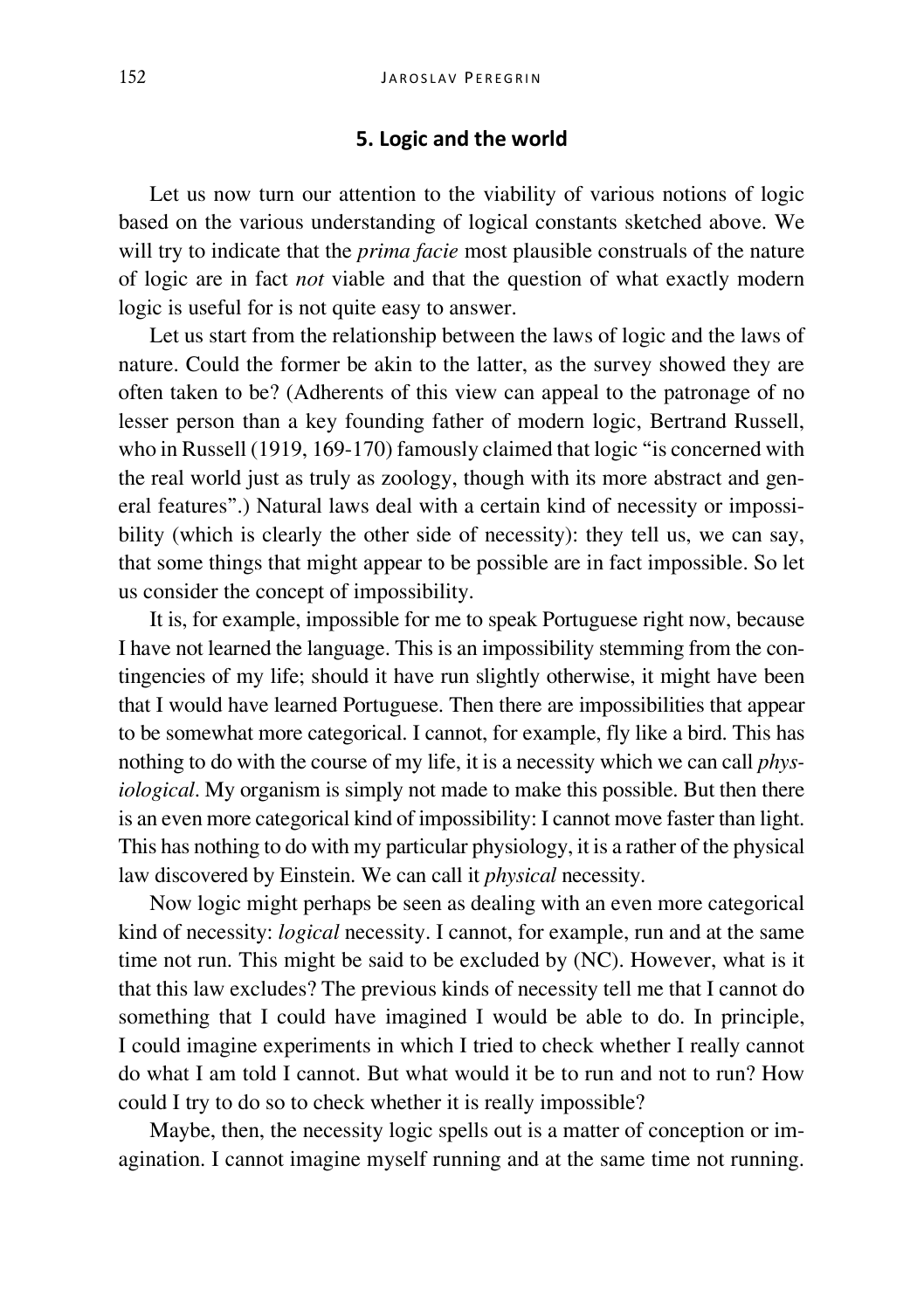But here we must be careful. I clearly can imagine myself running and also I can imagine myself not running, and perhaps I can do this at the same time (e.g. superimposing two pictures before the mind's eye). Hence, what I cannot do is not *imagine that I-am-running* and, and at the same time, *imagine that I-am-not-running*, but rather *imagine that I-am-running-and-at-the-sametime-not-running*. But again, what is it that I cannot imagine? What is it *to*-*berunning-and-not-running*?

I can say that I cannot imagine myself *himbajsing*. Indeed, I cannot, for I simply do not know what it is. But surely this is just a dull fact, pointing out no limitations of my imagination. And the fact that I cannot imagine myself running-and-not-running does not seem to be significantly different in this respect: again, I cannot imagine something simply because I do not know what it is (the difference being only that while *himbajsing* is utterly nonsensical, *running-and-not-running* is composed of meaningful parts, though in a way which makes the whole meaningless).<sup>[3](#page-11-0)</sup>

Hence, perhaps it is not *imagination*, but rather *belief* the boundaries of which are drawn out by logic? Can I believe that I am running-and-not-running? Again, it seems that I *can* believe that I am running and at the same time believe that I am not running – this would, to be sure, not be a very frequent situation, but people are known to be able to harbor contradictory beliefs, so though improbable, it may seem not utterly impossible. Now, what about the belief that I am running-and-not-running? Again the same situation as before: I cannot believe something that does not make sense.

The upshot seems to be that, unlike the laws of nature, laws of logic cannot be straightforwardly and transparently derived from the world. To say that they are akin to the laws of nature brings about many more questions than it can answer.

<span id="page-11-0"></span>This was pointed out already by Wittgenstein (1922), who took logical necessities and impossibilities as pathologic by-products of logical vocabulary, which otherwise helps enhance the representational capacities of our language. See also Coffa (1991, chap. 8). In his later writings, Wittgenstein was even more explicit about this. Note, for example, what Wittgenstein (1956, I.§132) has to say about the law of identity: "Frege calls it 'a law about what men take for true' that 'It is impossible for human beings … to recognize an object as different from itself'. – When I think of this as impossible for me, then I think of *trying* to do it. So I look at my lamp and say: 'This lamp is different from itself'. (But nothing stirs.) It is not that I see it is false, I can't do anything with it at all."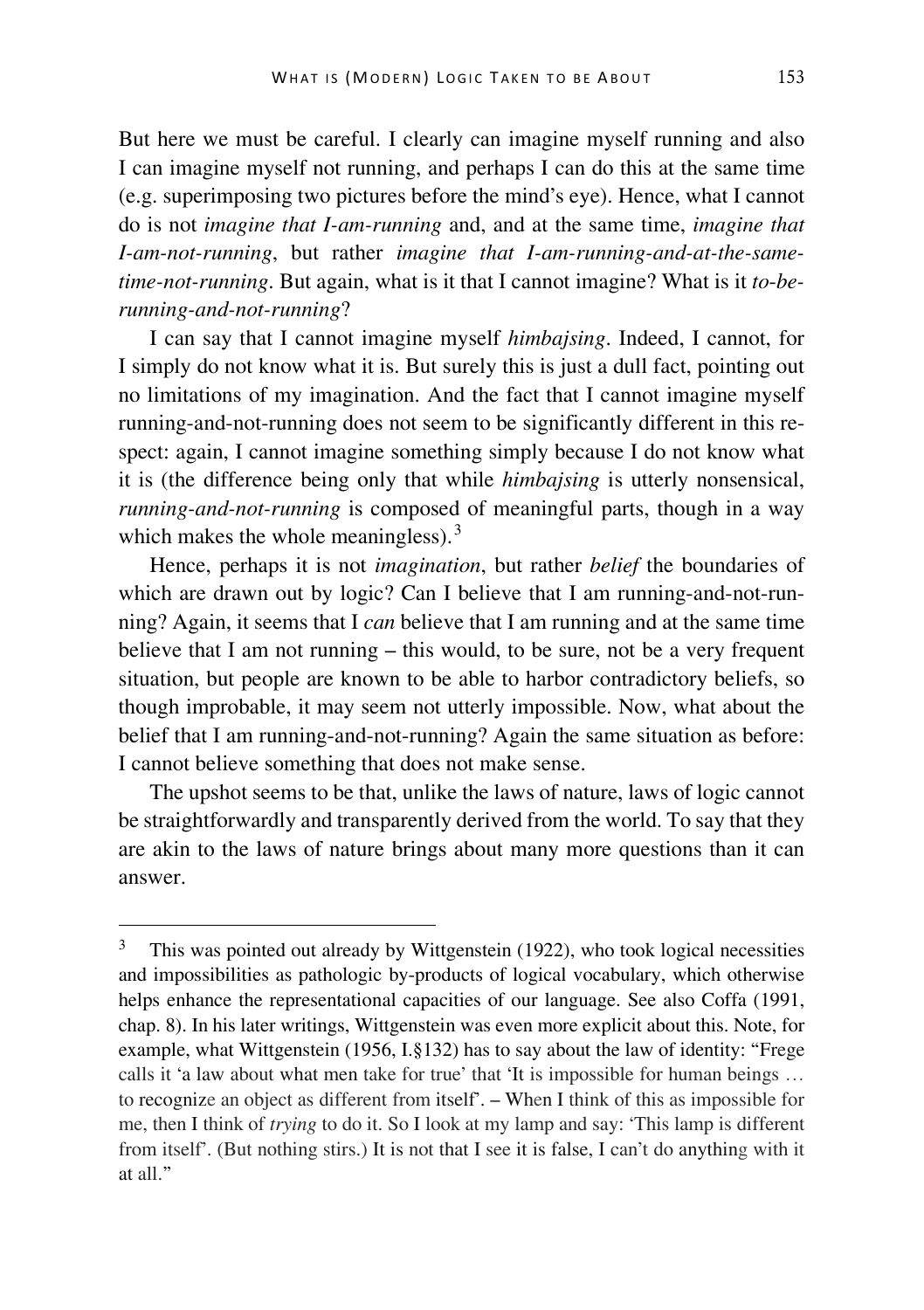#### **6. Logic and acquiring true beliefs**

Hence the notion that the laws of logic are kind of natural laws (perhaps the most general one?), that the laws tell us what is impossible despite being seemingly possible (be it in the world or in our thought) does not seem to stand up to scrutiny. We must, it seems, discard the notion that the laws of logic are of the kind of natural laws, despite its popularity. And as the view that logical laws are akin to social norms is neither appealing, nor popular, the outcome appears to be that we should accept that the laws of logic are best viewed as *instrumental* rules, telling us how we should reason in an efficient way.

This may seem to be a welcome happy-end: we have already seen that this view of logic, *viz*. the view of logic as a theory of correct reasoning, is almost generally accepted and insofar as the view of laws of logic as natural laws is not compatible with it, then the popularity of this latter view must be a matter of some delusion, and we should be happy to relinquish it. However, to see this as a happy-end would be premature. The notion of logic as a theory of reasoning, as the pursuit of reasoning correct in an instrumental sense, raises some very awkward questions.

First, if the kind of correctness involved here is to be instrumental correctness, then it must be derived from a goal at which the whole enterprise of reasoning is aiming – indeed the instrumental "correct" is nothing other than "effectively helping us achieve a goal". Hence, according to this view, logic tells us how to reason to reach a goal. But what is the goal?

Answering this question may not be as easy as it might look at first sight. What comes to mind immediately is something like acquiring true beliefs. But does this mean that logic is to help us acquire *only* beliefs that are true, or rather that it helps us acquire *as many* true beliefs *as possible*? Neither response holds water. If the task of logic were to prevent us from acquiring beliefs that are not true, then it could accomplish it simply by instructing us to acquire *no* beliefs at all; whereas if the task were acquiring as many true beliefs as possible, then it could well instruct us to acquire an arbitrary trivial true belief, conjoin it with itself and continue further conjunctions with the original belief *ad infinitum*.

In reality it would seem that what we need is some *reasonable* collection of *relevant* true beliefs. We certainly do not need all true beliefs, and we probably should not despair about acquiring some exceptional non-true beliefs. What is the precise sense of the "reasonable" and "relevant" in the "*reasonable*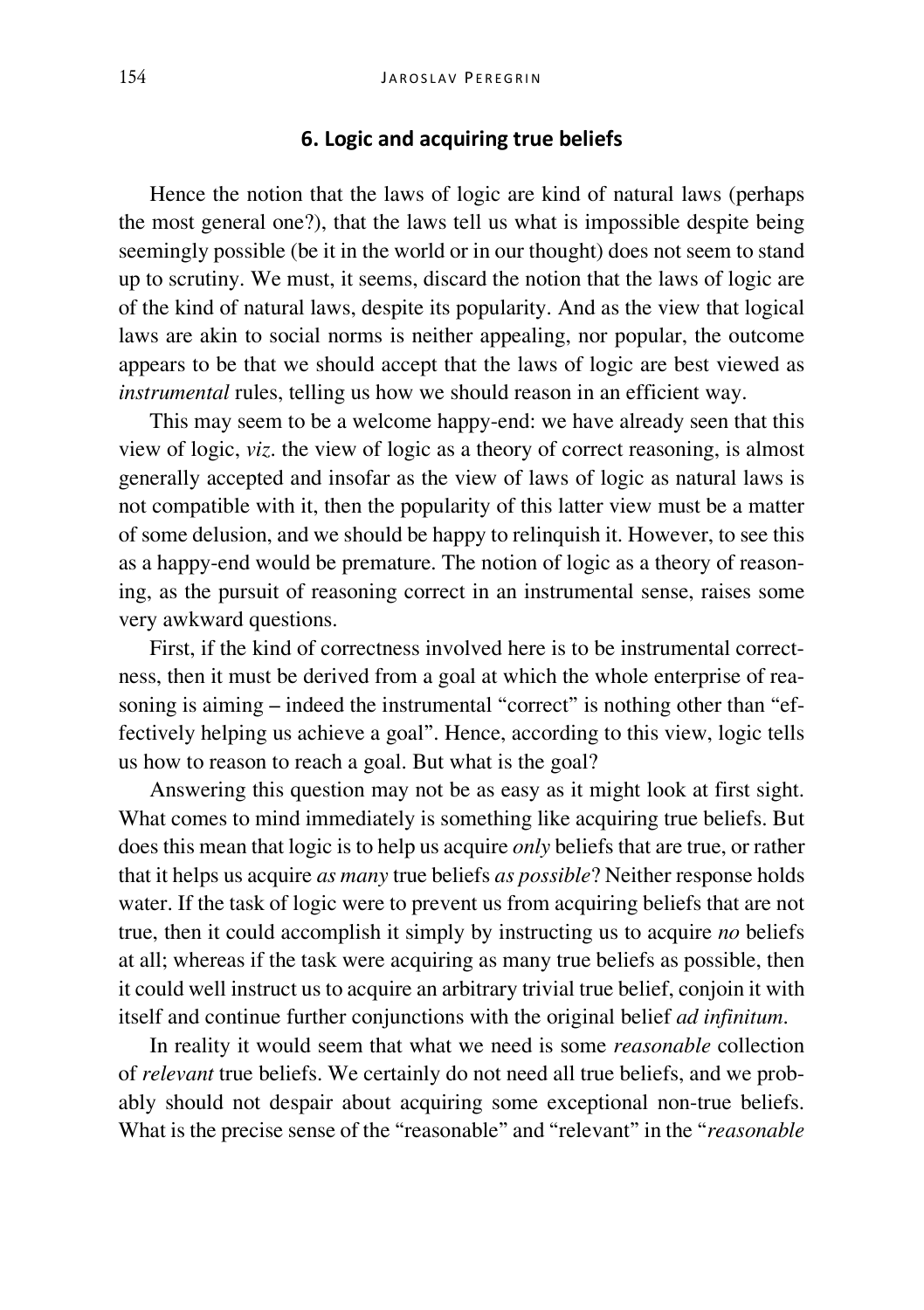collection of *relevant* true beliefs"? Well, it seems to be highly context-dependent – what is useful to know may differ quite radically from one context to another. Anyway, to find out what is thus useful is a vital part of our art of steering clear of the perils of our world; and logic does not seem to offer us any clear instructions how to do this.

All of this is not to say that construing logic as a theory of correct reasoning is utterly misguided, but it does indicate that if we propose this construal, it is very blurry what exactly it is we are proposing. It is obvious that in some cases logic may help us acquire new and useful beliefs; but much of the reasoning we perform is either stimulated or influenced by factors which are beyond the boundaries of logic; and, conversely, a lot of the reasoning logic sanctions as correct is of no use for us.

It is of no help to claim that logic equips us with a useful *tool*, and the question of what we do with the tool, whether we are able to achieve something valuable with its help, is not its business. The point is that we cannot say that a tool is useful until we know what useful end it can serve as a means. Hence again, the question is *a tool for what*? And if the answer is as simple as *for acquiring new true beliefs*, then it does not seem quite satisfactory.

## **7. Logic as sanctioning selected inferences**

Given this, we may try to reduce the role of logic to an acceptable minimum. Perhaps logic does not tell us how to acquire the reasonable collection of relevant true beliefs we need to cope with the world successfully; perhaps it only helps us with some partial aspect of this process. Perhaps the only thing that logic is able to do is to tell us that certain ways of going from beliefs already had to a belief to be acquired are impeccable in the sense that if the former beliefs are true, then the latter is true too.

In comparison to the role of logic considered in the previous section, this role is truly minimalistic. Logic tells us nothing about which beliefs to acquire or how to acquire them; it only tells us that if we choose certain ways of acquiring them, we will not fail. (But perhaps there are ways of acquiring beliefs that are better than those sanctioned by logic, perhaps ways that are not quite impeccable, but much more effective?)

It may seem that though assigning this task to logic may look, to many, as its denigration, at least this is what logic really does. But I am afraid that even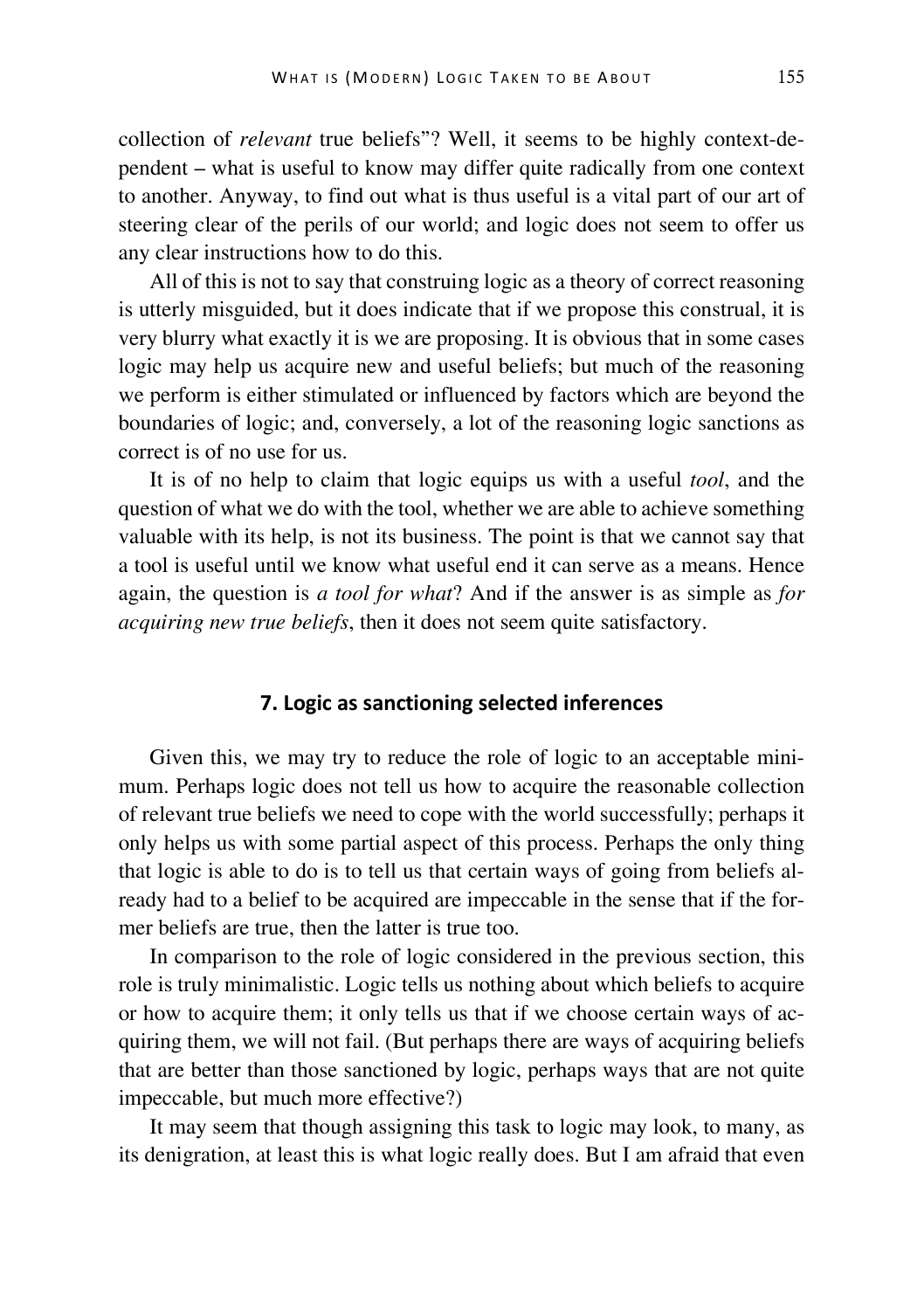this is not as straightforward as it might *prima facie* seem. For consider the inferences we usually find in logical textbooks. Take, for example, such laws as (∧I) or (∨I) above, i.e. the rule that *A* ∧ *B* is inferable form *A* and *B*; or that *A* ∨ *B* is inferable form *A*. What is the use of such inferences? Do we ever, when we reason, consider them so that we could use the fact that logic tell us that we can use them safely?

The answer is not quite clear. At least *prima facie*, if we have the beliefs *A* and *B*, we do not need the extra belief that *A* ∧ *B*. If I have the belief that *it rains* and that *it is dark*, why would I need the extra belief that *It rains and it is dark*? I know that when I get out it may be useful to take an umbrella and a flashlight already on the basis of the former beliefs, I do not need the latter. More generally, whatever I can infer from the latter one I can infer already from the former.

The situation is even more problematic in case of the inference from *A* to *A* ∨ *B*. Here I not only do not gain anything, but I do loose something. It is hard to imagine that it would ever be useful to make such a step in reasoning. Well, of course we cannot see through all possible twists and turns our reasoning may take and we cannot exclude that even such inference, in combination with other ones, might be useful; however, the picture that logical laws are useful and impeccable ways of acquiring new true beliefs, in general, does not seem to stand to scrutiny.

#### **8. So what is logic about?**

The brief discussions presented in the previous sections are not to be taken as a substitute for a thorough analysis of the relationship between logic and reasoning.[4](#page-14-0) My point was to indicate that the *prima facie* plausible view of logic as a theory of reasoning, on closer inspection, is by far not as satisfactory as it might seem. We surveyed some popular approaches and indicated that some ways of understanding the nature and agenda of logic lead us up alleys that, if not quite blind, are nevertheless tortuous and shady. It is not clear

<span id="page-14-0"></span>See, e.g., Harman (1986); Perkins (2002); Milne (2009); Stenning & Van Lambalgen (2008); and see Peregrin (2014, especially chap. 10 and 11) for my fuller discussion of this topic.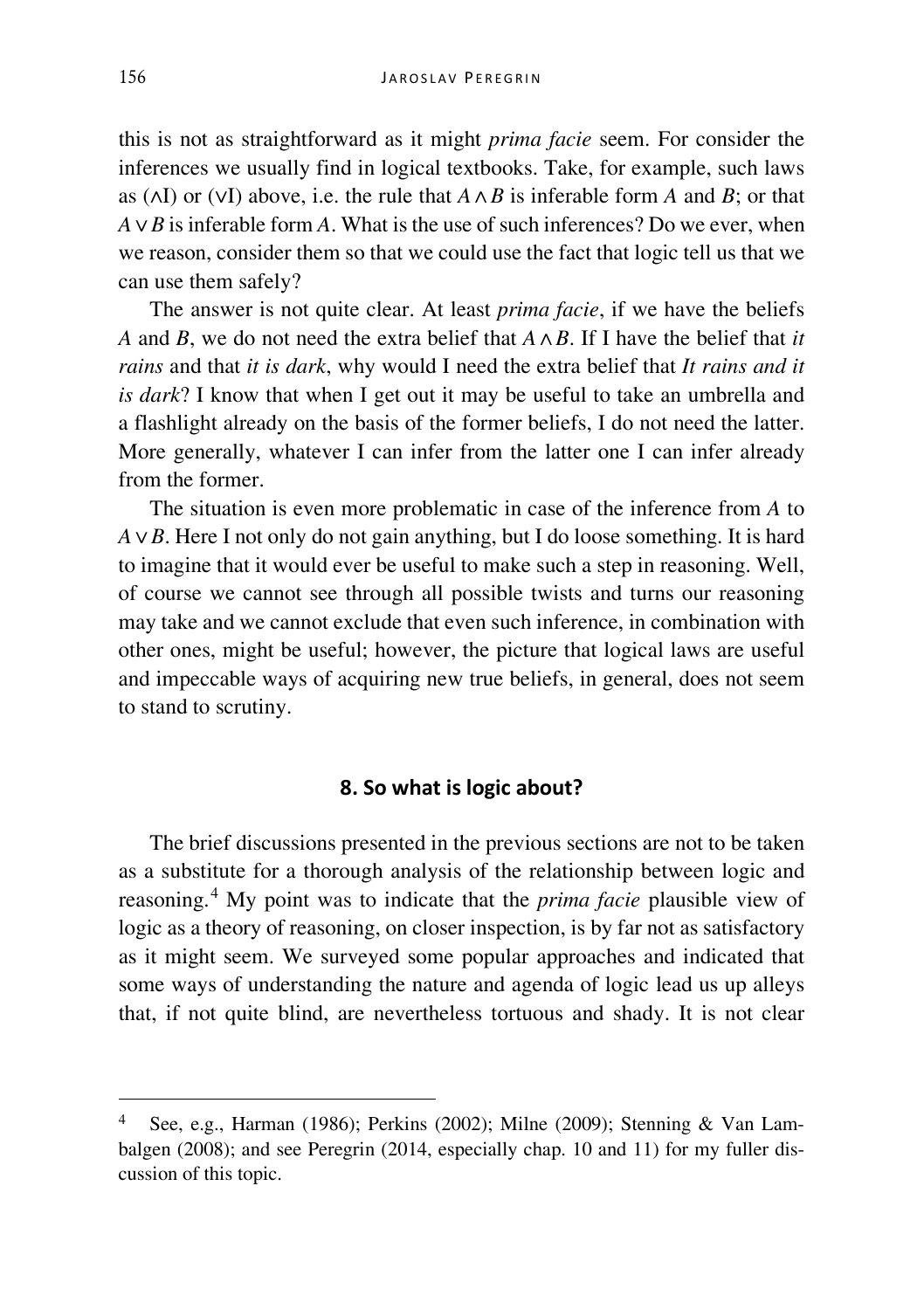whether the *prima facie* most plausible ways are ultimately viable. Now the question that may strike us is whether we have a viable way left at all.

To indicate that we do, let us consider the third of the possibilities of construing the nature of logical laws. Aside of taking them as akin to laws of nature and as seeing them as instrumental rules of efficient reasoning, we can look at them as at a kind of social rules. This, to be sure, seems *prima facie* quite absurd: is the law of contradiction akin to the rules telling me whom to greet, or those telling that I should help the poor? Despite this, I believe that even this option is worth being investigated.

The point is that some of our social rules are constitutive of useful social tools and institutions. Certain social rules, for example, constitute the institution of police, which is, needless to say, immensely helpful when it comes to human interaction and its pathological aspects. Other rules constitute, for example, loans, which may be an immensely useful tool for everybody short of money. Could it not be that the laws of logic constitute something useful in this way? And I think that we might consider a positive answer to this question: namely that logic constructs and provides us with certain "cognitive tools", which open up for us new modes of thinking. We usually do not register this, for as a species we have become too accustomed to these new modes.

What does the rule that we can reason from *A* to  $A \vee B$  actually tell us? How to effectively manage our systems of beliefs in that we should extend it by *A* ∨ *B* whenever it contains *A*? We have already noted that except perhaps in some extenuating circumstances, we never reason to a disjunction from its disjunct. (Why adopt a belief that is a mere dilution of what we already know?) So what is the use of this rule? The answer I propose as worth considering is that the rule is *not* an instruction how to reason or how to manage our system of beliefs, but rather a rule constitutive of a tool *by means of which* we reason – in this case, disjunction. It allows us to say things and think thoughts of a usefully unspecific nature. ("Either we mend this, or we are doomed.")

The most instructive case is that of implication, a tool which represents an entering wedge into the hypothetical ways of argumentation and reasoning, and which, needless to say, offers a formidable upgrade to our thinking powers. Conditional statements, formed with the help of implication, allow us to say not only what is the case, but what is the case *if something else is the case*, which paves the way to counterfactuals (although the classical, material implication is not strictly speaking a counterfactual, there is a close connection to genuine counterfactuals).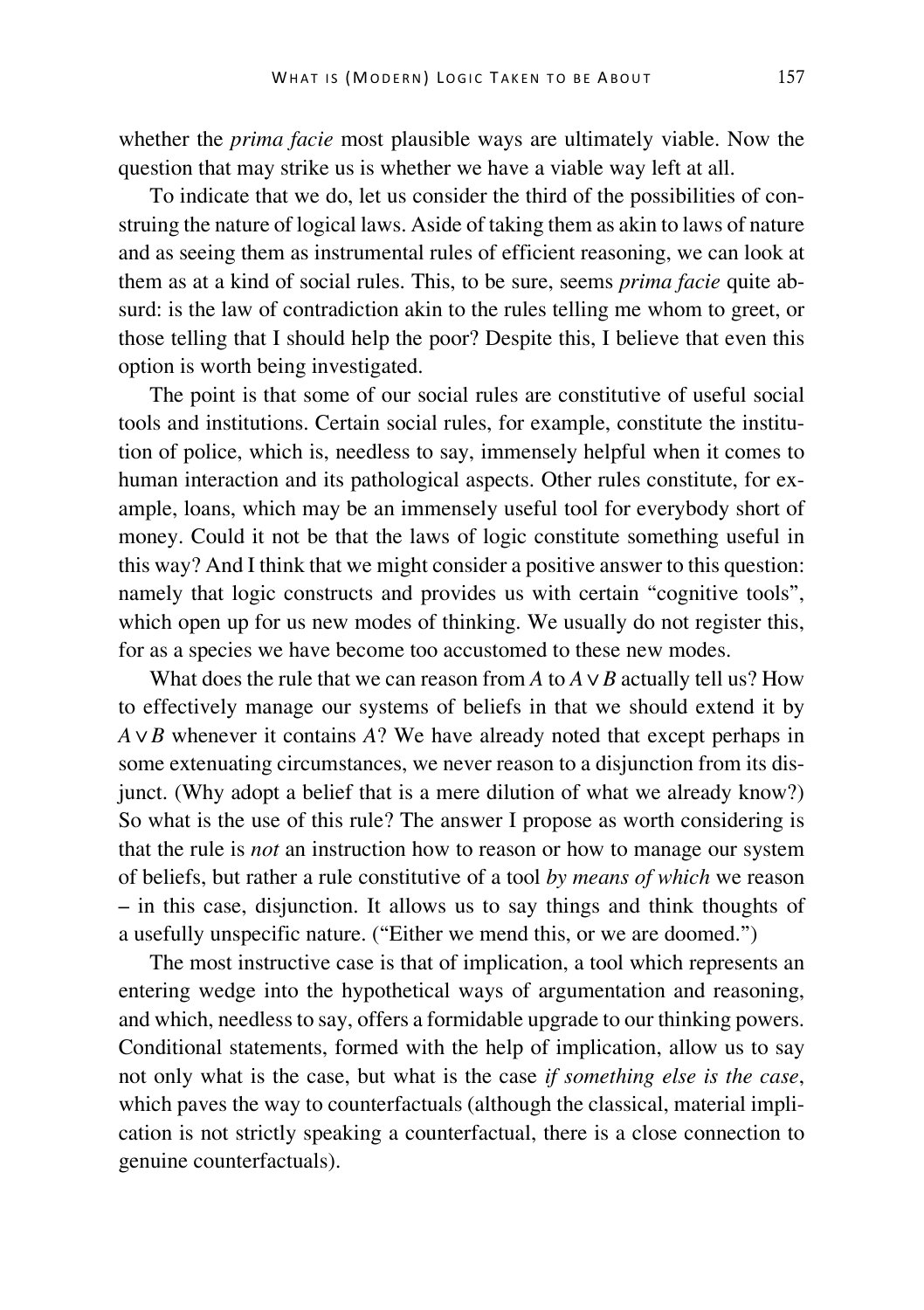In this case, we must keep in mind that on this construal, logical constants, and consequently logical laws, are not any entities beyond the words of natural language or the sign of an artificial ones – they are directly the linguistic items (understood as governed by certain laws). And it is vital to see that this conception of logic differs from the conception discussed in previous sections more fundamentally than it might *prima facie* seem. This point can be illustrated by comparing logic with chess. With respect to chess, we can consider two kinds of rules: the "constitutive" ones that delimit the moves that are legal, and the "strategic" ones that indicate moves that are good in the sense of being likely to lead to victory. The latter, strategic rules presuppose that we already have the chess pieces (that are, as such, constituted by the constitutive rules) and we are consequently in a position to put them to an effective use. Now, the notion of logic as the science of reasoning discussed in previous sections, took the laws of logic as the strategic kind of rules, hence it presupposed that we already had the logical concepts and it was telling us how to make an efficient use of them. By contrast, the notion considered at in this section takes the laws of logic as constitutive, rather than tactical rules: they produce the basic logical tools that open up new spaces for our argumentation and reasoning, without "strategic" advice about how to steer through them.

But are ways of thinking "social tools" or "institutions"? Are they not a matter of individual psychologies? Part and parcel of this way of looking at logic is the conviction that they are not; that they are imprints of social practices – that the kinds of tools exemplified by that logical constants are forged in social mold. This might seem strange, but the view that human covert reasoning is based on inter-human overt argumentation (rather than vice versa) can be backed by arguments of both philosophers and social scientists.<sup>[5](#page-16-0)</sup>

I think that if we accept this, we could embrace the notion of logic as a theory of reasoning only on a very specific reading. According to this view, logic does not tell us how to reason in the sense of instructing us how to weave our webs of our beliefs effectively. It makes explicit the constitution of the

<span id="page-16-0"></span> <sup>5</sup> As for the philosophical arguments, I think that the clearest ones were formulated by Davidson (1991), who argues that that the very fact of propositional thought (including reasoning) presupposes communication. See also Dutilh Novaes (2015); and for a more empirically grounded account see, e.g., Mercier & Sperber (2011). For a more detailed exposition see Peregrin (2014, chap. 11).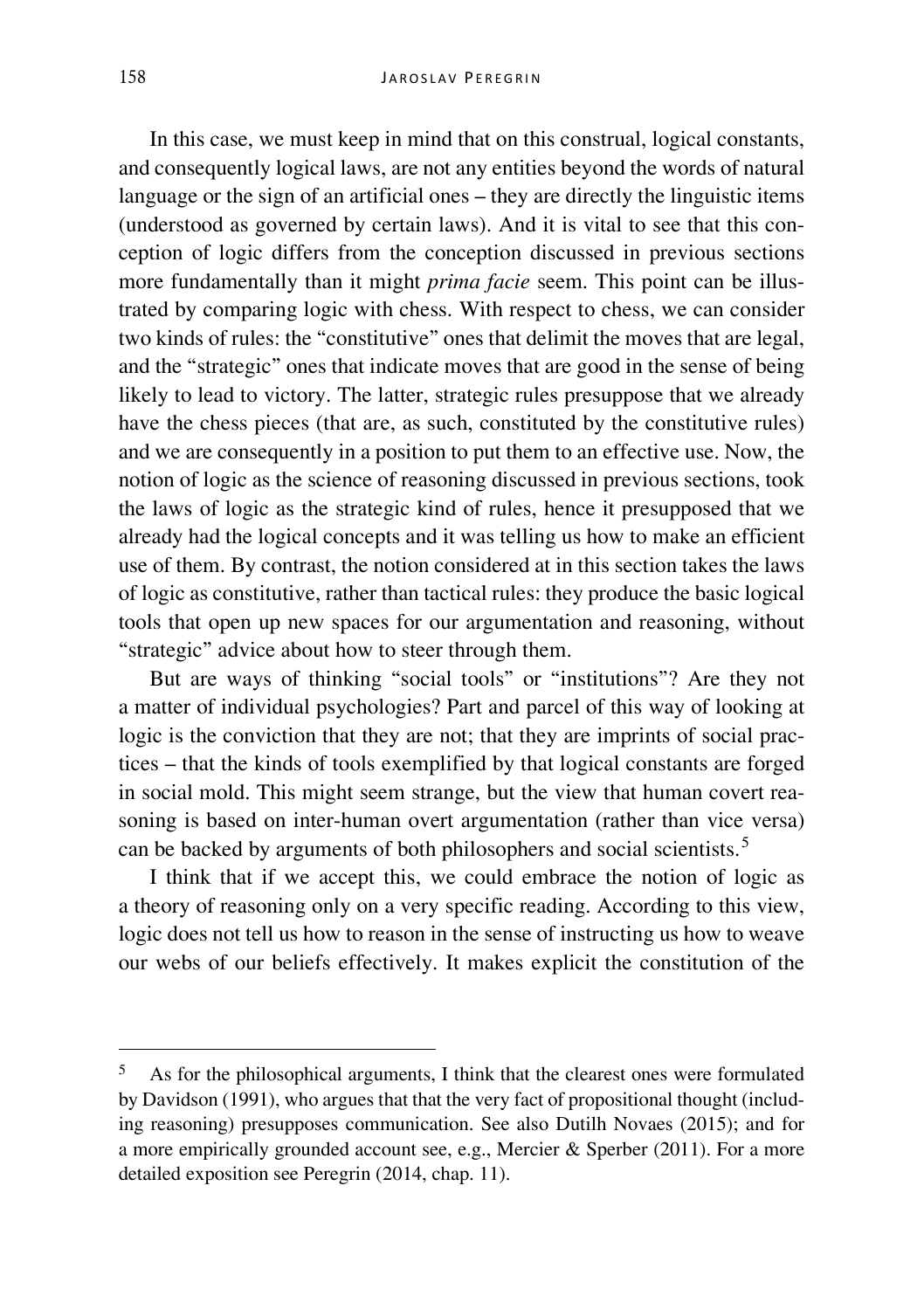most powerful, and most general, cognitive tools we have – disjunction, implication, negation etc. – and in this way it makes for the very possibility of having beliefs and weaving their web. In one sense this is not very much – we need a lot of additional rules or experiences to put these tools to effective use. In another sense, it is quite a  $\text{lot}$  – without these basic tools, there would be no space within which such instructions would help us steer (see Peregrin 2014, chap. 10 for a further elaboration).

## **9. Conclusion**

Modern logic is in a paradoxical situation. On the one hand, it has inherited at least part of the prestige logic has always enjoyed, and, moreover, it has introduced logical investigations into unprecedented mathematical intricacies; on the other hand, it has become unclear what exactly it thereby brings us and how exactly it is useful to us. This situation can only be overcome by in-depth analyses of the nature of logic and its achievements. We can no longer make do with received wisdoms such as "logic tells us how to reason", not because these are completely false, but because they are misleading and often engender a mere illusion of explanation. We must clarify which results of modern logic are to be seen as part of mathematics and which bring us something more – and what exactly this "something more" is.

In this paper, I have proposed that the most adequate way of viewing logical laws, and consequently logic, is to view them not as strategic rules telling us how to manage our beliefs effectively, but rather as certain constitutive rules, rules that open up, for us, certain modes of reasoning by constituting the "cognitive tools" on which these modes rest. I have argued that to think otherwise is akin to mistaking the rules constitutive of chess, rules telling us which moves are allowed for which piece, for strategic rules advising us how to play so as to win.

#### References

BARWISE,J. (ed.) (1977): *Handbook of Mathematical Logic*. Amsterdam: North-Holland.

BOWELL, T. & KEMP, G. (2002): *Critical Thinking: A Concise Guide*. London: Routledge.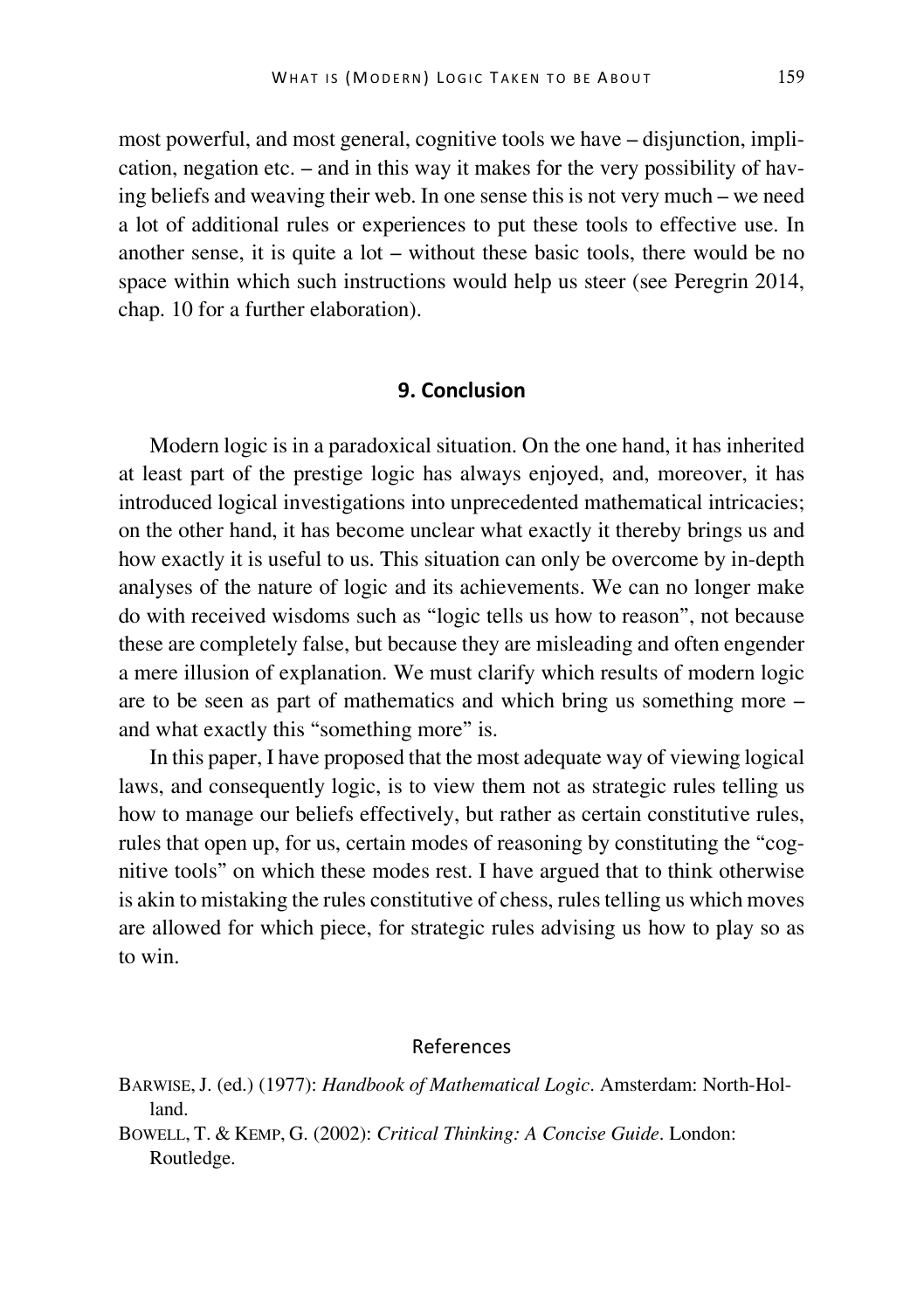BURGESS,J. P. (2009): *Philosophical Logic*. Princeton: Princeton University Press.

- COFFA, A. (1991): *The Semantic Tradition from Kant to Carnap*. Cambridge: Cambridge University Press.
- COPI, I. M. & BURGESS-JACKSON, K. (1996): *Informal logic*. Upper Saddle River: Prentice Hall.
- CROSSLEY, J. N. (2011): What Is Mathematical Logic? A Survey. In: van Benthem, J., Gupta, A. & Parikh, R. (eds.): *Proof, Computation and Agency*. London: Springer, 3-17.
- DAVIDSON, D. (1991): Three Varieties of Knowledge. In: Griffiths, A. (ed.): *A. J. Ayer: Memorial Essays*. (Royal Institute of Philosophy Supplement 30), Cambridge: Cambridge University Press, 153-166; reprinted in: Davidson, D. (2001): *Subjective, Intersubjective, Objective*. New York: Oxford University Press, 205- 220.
- DUTILH NOVAES, C. (2015): A Dialogical, Multi-Agent Account of the Normativity of Logic. *Dialectica* 69, No. 4, 587-609.
- GOBLE, L. (2001): *The Blackwell Guide to Philosophical Logic*. Oxford: Blackwell.
- GRATTAN-GUINESS, I. (2000): *The Search for Mathematical Roots 1870-1940*. Princeton: Princeton University Press.
- GRAYLING, A. (1998): *An Introduction to Philosophical Logic*. Oxford: Blackwell.
- HAACK, S. (1978): *Philosophy of Logics*. Cambridge: Cambridge University Press.
- HAAPARANTA, L. (ed.) (2009): *The Development of Modern Logic*. Oxford: Oxford University Press.
- HARMAN, G. (1986): *Change in View (Principles of Reasoning)*. Cambridge (Mass.): MIT Press.
- CHURCH, A. (1928): On the Law of Excluded Middle. *Bulletin of the American Mathematical Society* 34, No. 1, 75-78.
- JACQUETTE, D. (ed.) (2002): *A Companion of Philosophical Logic*. Oxford: Blackwell.
- MANCOSU, P., ZACH, R. & BADESA, C. (2009): The Development of Mathematical Logic from Russell to Tarski: 1900-1935. In: Haaparanta, L. (ed.): *The History of Modern Logic*. New York: Oxford University Press, 318-470.
- MERCIER, H. & SPERBER, D. (2011): Why Do Humans Reason? Arguments for an Argumentative Theory. *Behavioral and Brain Sciences* 34, No. 2, 57-111.
- MILNE, P. (2009): What Is the Normative Role of Logic? *Proceedings of the Aristotelian Society*, Suppl. Vol. 83, 269-298.
- PAUL, R. & ELDER, L. (2002): *Critical Thinking*. Upper Saddle River: FT Press.
- PEREGRIN, J. (2014): *Inferentialism: Why Rules Matter*. Basingstoke: Palgrave.
- PEREGRIN, J. & SVOBODA, V. (forthcoming): Logical Formalization and the Formation of Logic(s). *Logique et Analyse*.
- PERKINS, D. N. (2002): Standard Logic as a Model of Reasoning: The Empirical Critique. In: Gabbay, D. M. et. al. (eds.): *Handbook of the Logic of Argument and Inference*. Amsterdam: Elsevier, 186-223.
- RUSSELL, B. (1919): *Introduction to Mathematical Philosophy*. London: Allen & Unwin.